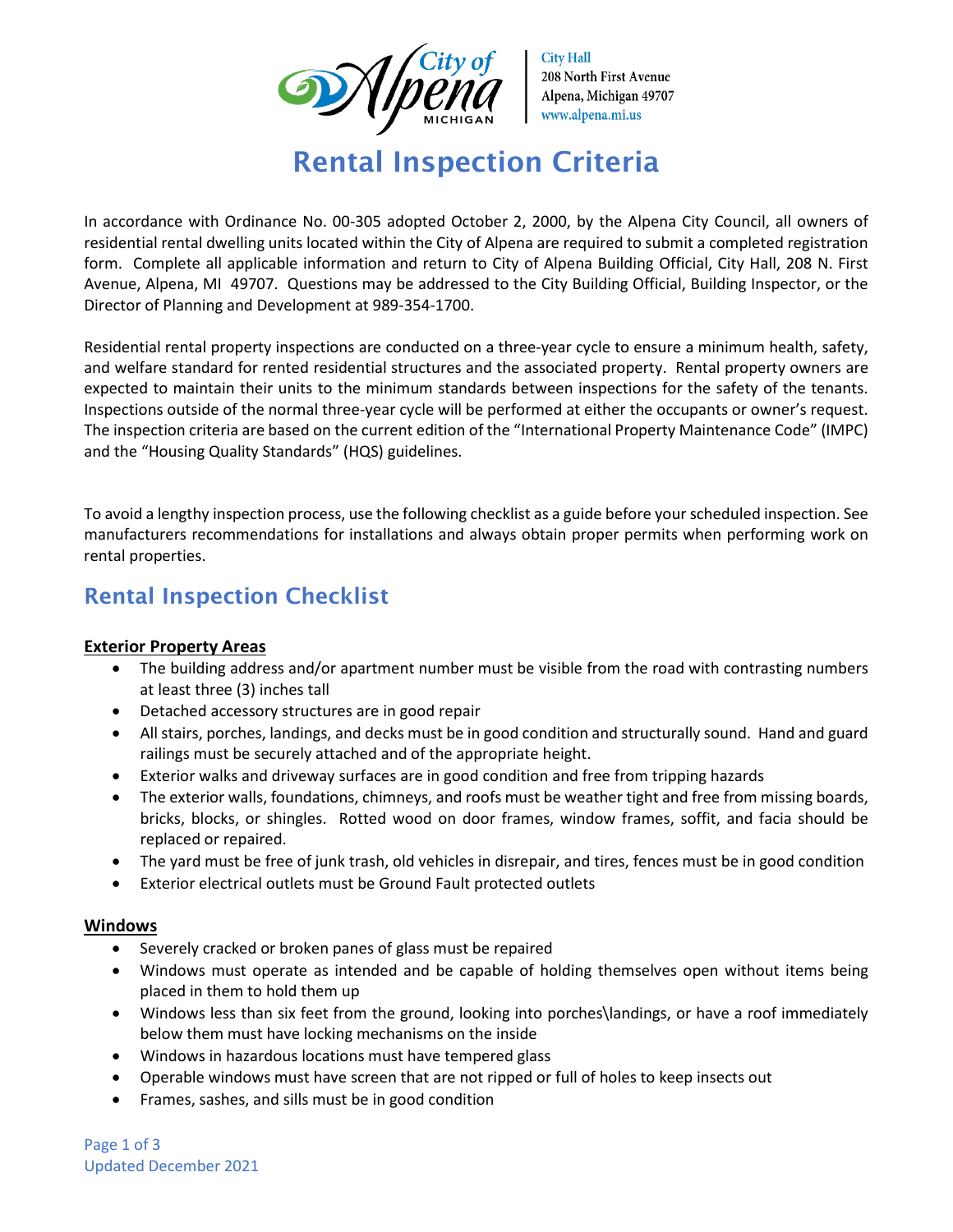#### **Doors**

- All exterior doors must be lockable
- All exterior doors must seal against weather infiltration
- Doors must open and close properly with minimal effort
- Bathroom doors must latch from the inside for privacy
- Screens and storm doors must be in good repair
- Fire doors, if applicable, must be self-closing and latching
- Exterior door locks may not be "skeleton key" type locks

#### **Walls, Floors, Ceilings and Stairways**

- All surfaces must be free from holes larger than a golf ball, peeling plaster and badly peeling paint. These items must be repaired.
- Floor coverings, like carpet and linoleum, must be cleanable
- Floors should be free from tripping hazards, like rips and tears
- Counter tops must be in good condition, cleanable and easy to maintain
- All interior stairways must be in good condition with no loose boards. Hand and guard railings must be present and secure.
- A light must be present in stairways
- All required clearances to combustible materials shall be maintained. Proper clearances must be maintained between combustible materials and all heat-producing appliances and equipment. Adequate clearances are necessary to prevent the possible ignition of combustibles.

#### **Electrical System**

- All cover plates for electric outlets, light switches, junction boxes, fuse and breaker panels must be on and not broken
- All areas near water sources in kitchens, bathrooms, laundry rooms and exterior areas must be ground fault protected
- All grounded electric outlets must be properly grounded. Many outlets have been replaced over the years with the grounding type receptacles (3 prong), however the grounds are typically not connected as the older two wire systems provided no ground wire.
- Laundry areas shall contain at least one grounded-type receptacle
- Breakers or fuses must be properly sized for the wires they are connected to in the fuse box or breaker panel. Screw in fuses on old 60 AMP services must be 15 AMP Type "S" fuses.
- Light fixtures and ceiling fans must be properly attached. They cannot be hanging from the wires.
- Exposed electrical wiring must be protected from damage and properly secured.

#### **Plumbing System**

- All water and waste pipes free from leaks.
- Toilets are not running constantly.
- Faucets are not leaking or dripping.
- Units must have hot water.
- All drain lines must have a gas trap.
- Water heaters must have properly installed temperature and pressure relief valves with the overflow tube extended to within 4" of the floor or into a proper drain pan. Overflow tubes must be hard pipes such as copper, galvanized or approved CPVC plastic pipe.
- To prevent scalding, **bath water cannot exceed 120 degrees** Fahrenheit